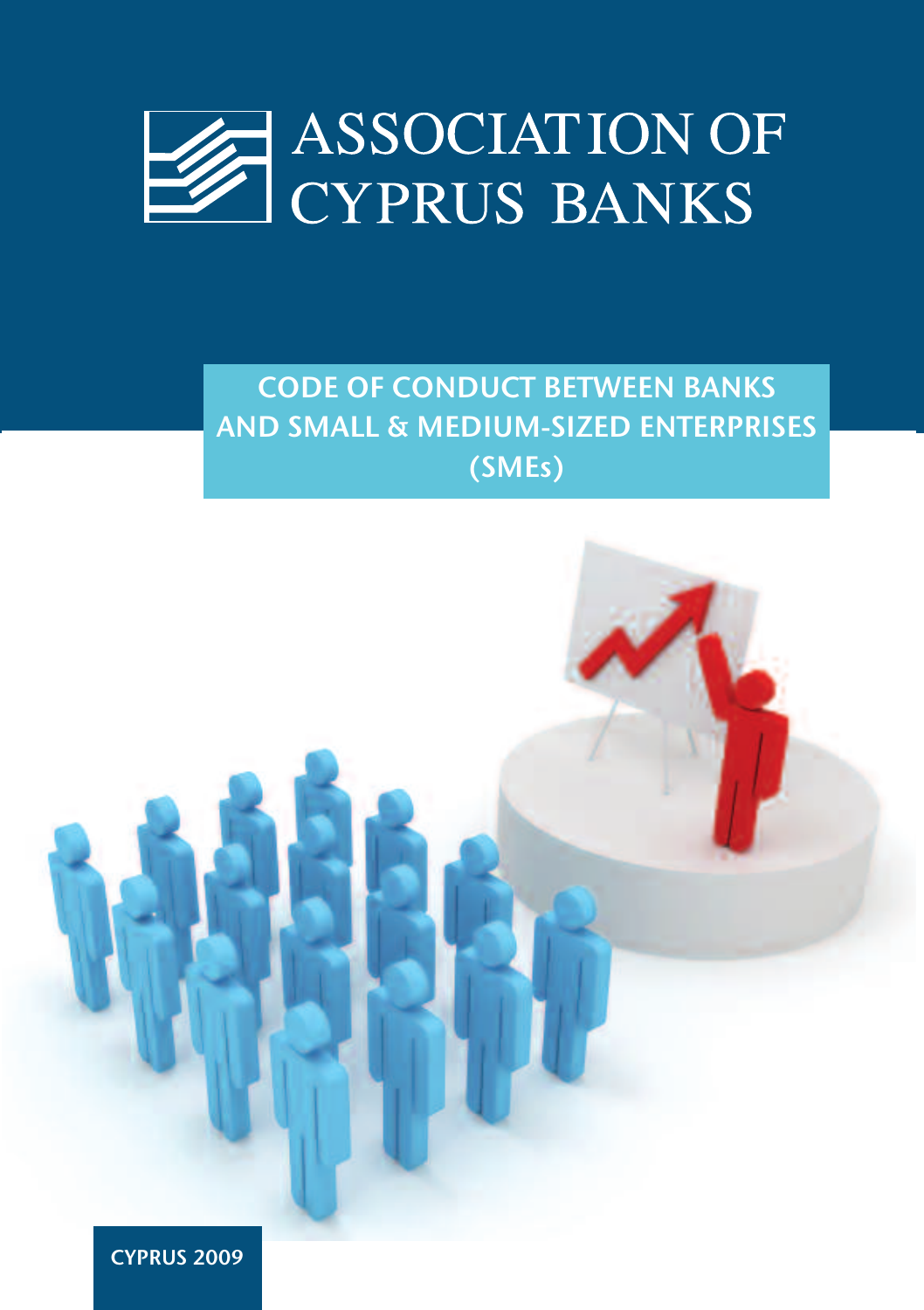### **SME ORGANISATIONS**



**CYPRUS** CHAMBER OF **COMMERCE AND INDUSTRY** 

38, Gr. Digeni Ave. & 3, Deligiorgi Str. P.O. Box 21455, 1509 Nicosia, Cyprus Telephone: 00357-22-889800 Fax: 00357-22-669048 E-mail: chamber@ccci.org.cy www.ccci.org.cy



30, Grivas Dhigenis Avenue P.O. Box 21657, 1511 Nicosia, Cyprus Telephone: 00357-22-665102 Fax: 00357-22-669459 E-mail: info@oeb.org.cy www.oeb-eif.org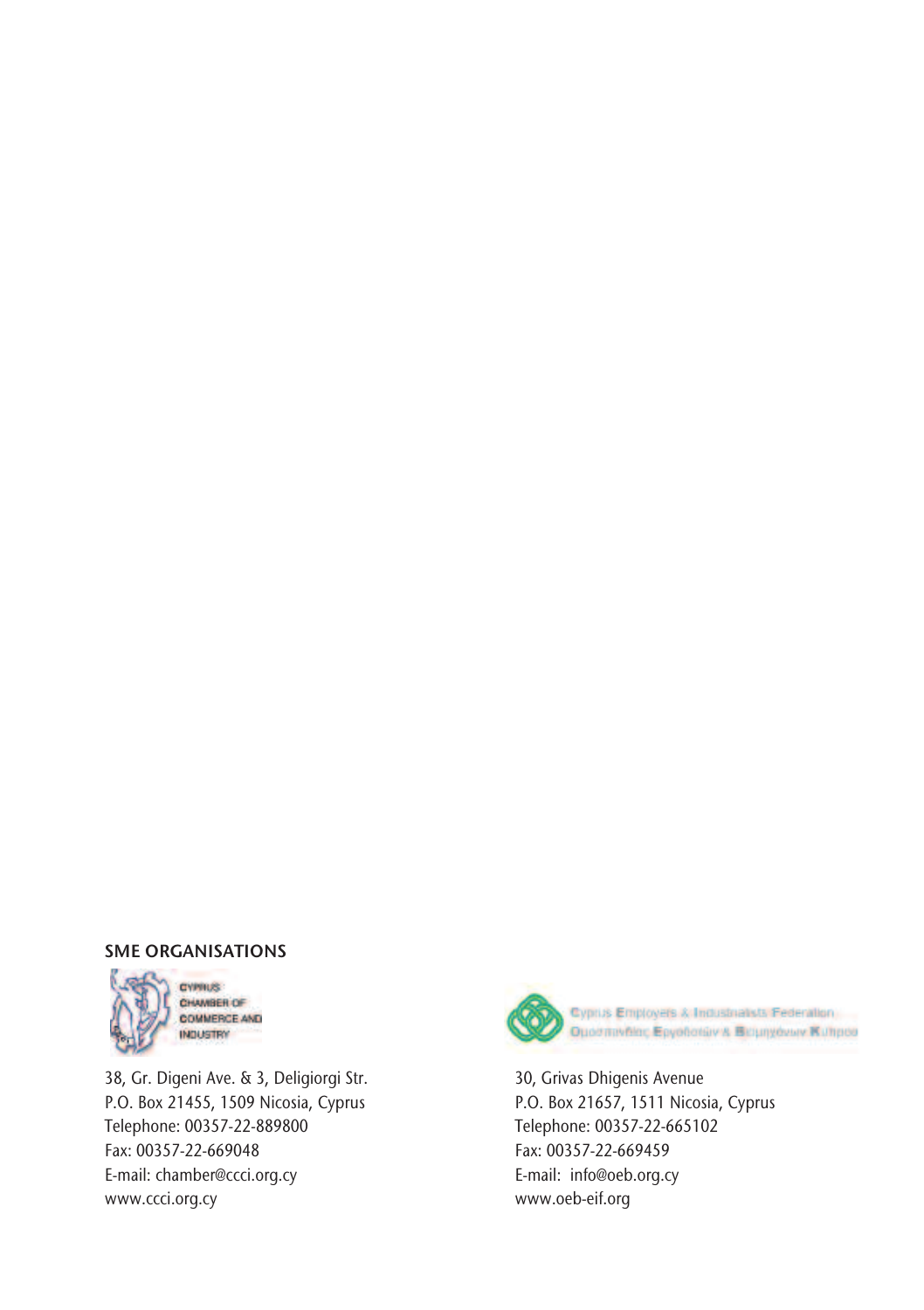# **CONTENTS**

| 1. Introduction                                | $\overline{2}$          |
|------------------------------------------------|-------------------------|
| 2. Objective                                   | $\overline{\mathbf{4}}$ |
| 3. Scope and Definitions                       | 5                       |
| 4. Main undertakings of Banks towards the SMEs | $\overline{7}$          |
| 5. Information                                 | 10 <sup>°</sup>         |
| 6. Procedure of Credit and Account Opening     | 13                      |
| 7. Customer Protection                         | 17                      |
| 8. Implementation and Monitoring of the Code   | 18                      |
| 9. Dealing with Customer Complaints            | 19                      |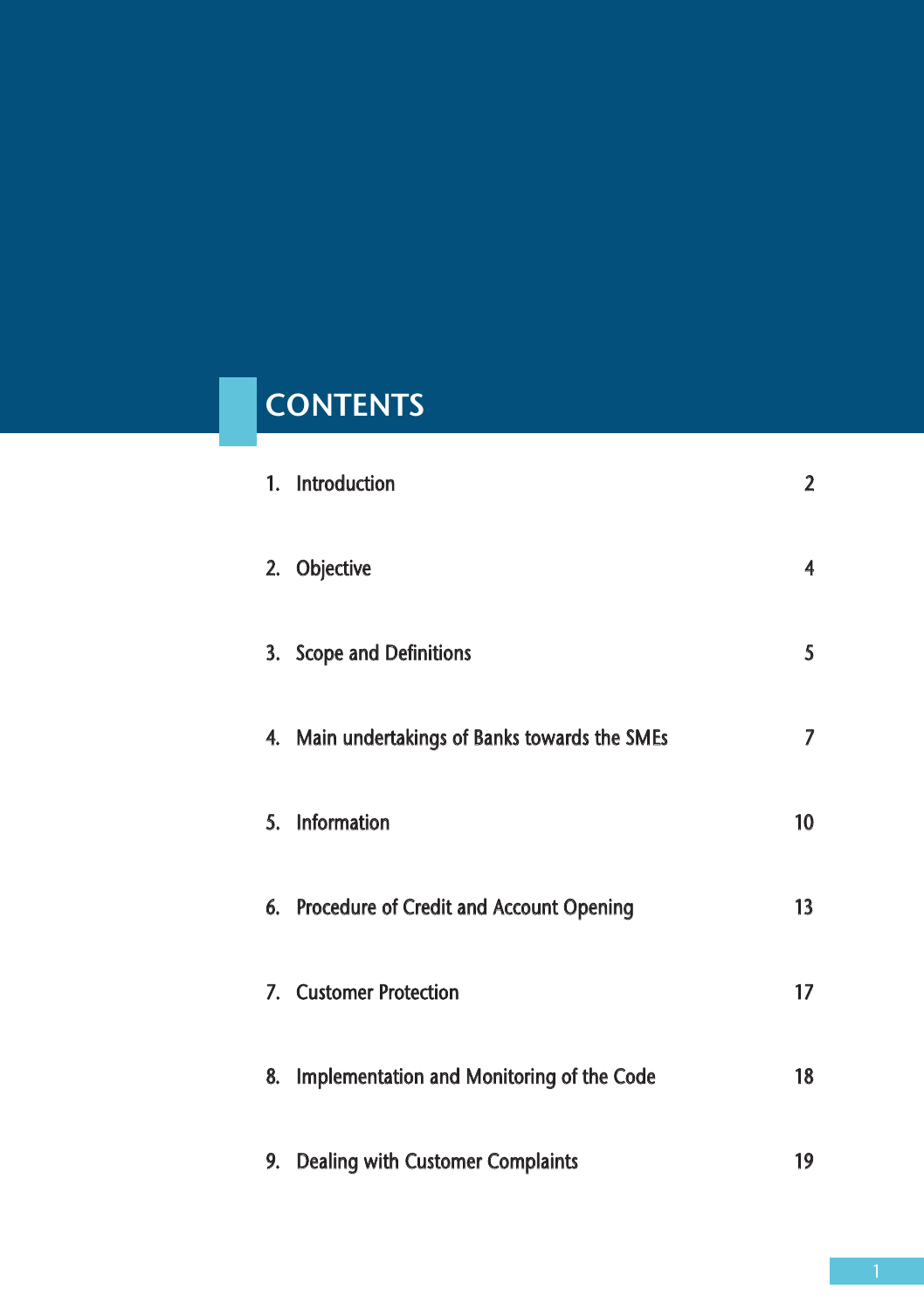### **1 Introduction**

The development of good business relationships between Banks and Small & Medium-sized Enterprises (SMEs) will enable the Cypriot economy to become more competitive and more dynamic, so as to operate smoothly and effectively in the Single European market. Good business relationships between the Banks and SMEs come under the framework of the effort of the European Union (EU) in becoming the most competitive and dynamic economy in the world (Lisbon's European Council, March 2000).

Banks acknowledge that the SMEs contribute significantly in the economic development and the Employment Sector both within Cyprus and the EU. The operation of SMEs in a healthy financial environment and their access to sources of financing, constitute important factors that significantly enhance their success, as well as the formation of employment opportunities.

The effective and efficient relationship between Banks and SMEs is one of the most important factors that affect the development of the Cypriot and European economies, since borrowing is still the most important source of SME financing, both in Cyprus and the rest of Europe.

It is within this framework that the banking sector of Cyprus is determined to continue the provision of several types of services to the SMEs, throughout their operating life cycle. In this way, the banking sector enhances the competitiveness of the Cypriot economy in an increasingly globalised environment. The banking sector shall continue to be a reliable ally of the Cyprus SMEs. Additionally, it will continue to provide its support to the SMEs in relation to any challenge or opportunities presented, associated with the functioning of the Cypriot economy in the Single European economy, and the increasing globalised economy.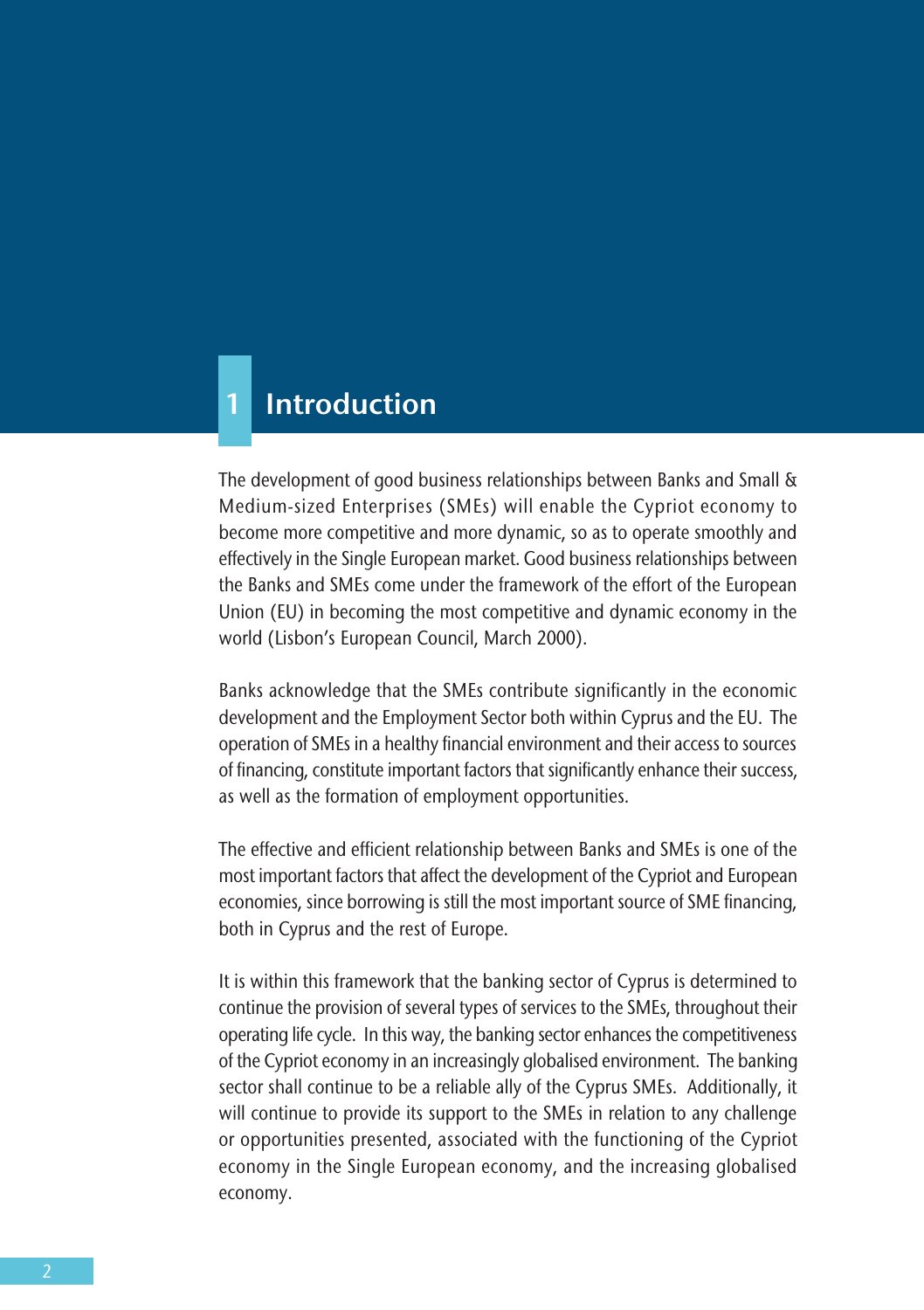The Association of Cyprus Banks (ACB), representing its member Banks, has decided to adopt a voluntary Code of Conduct for the SMEs, which is the product of the input of the members of the ACB and the organizations representing the Cypriot SMEs [i.e. the Cyprus Chamber of Commerce and Industry (CCCI) and the Cyprus Employers and Industrialists Federation (OEB)], under the guidance and cooperation of the ACB.

The Code constitutes a measure that aims to strengthen the mutual trust and understanding between the Banks and the SMEs. It is not binding, and it is based on a common set of principles adopted by the Banking Organizations.

The Code comes into effect as of 01/09/05, and shall be reviewed whenever it is deemed necessary in accordance with its practical implementation and the suggestions submitted from the related parties, the CCCI and OEB.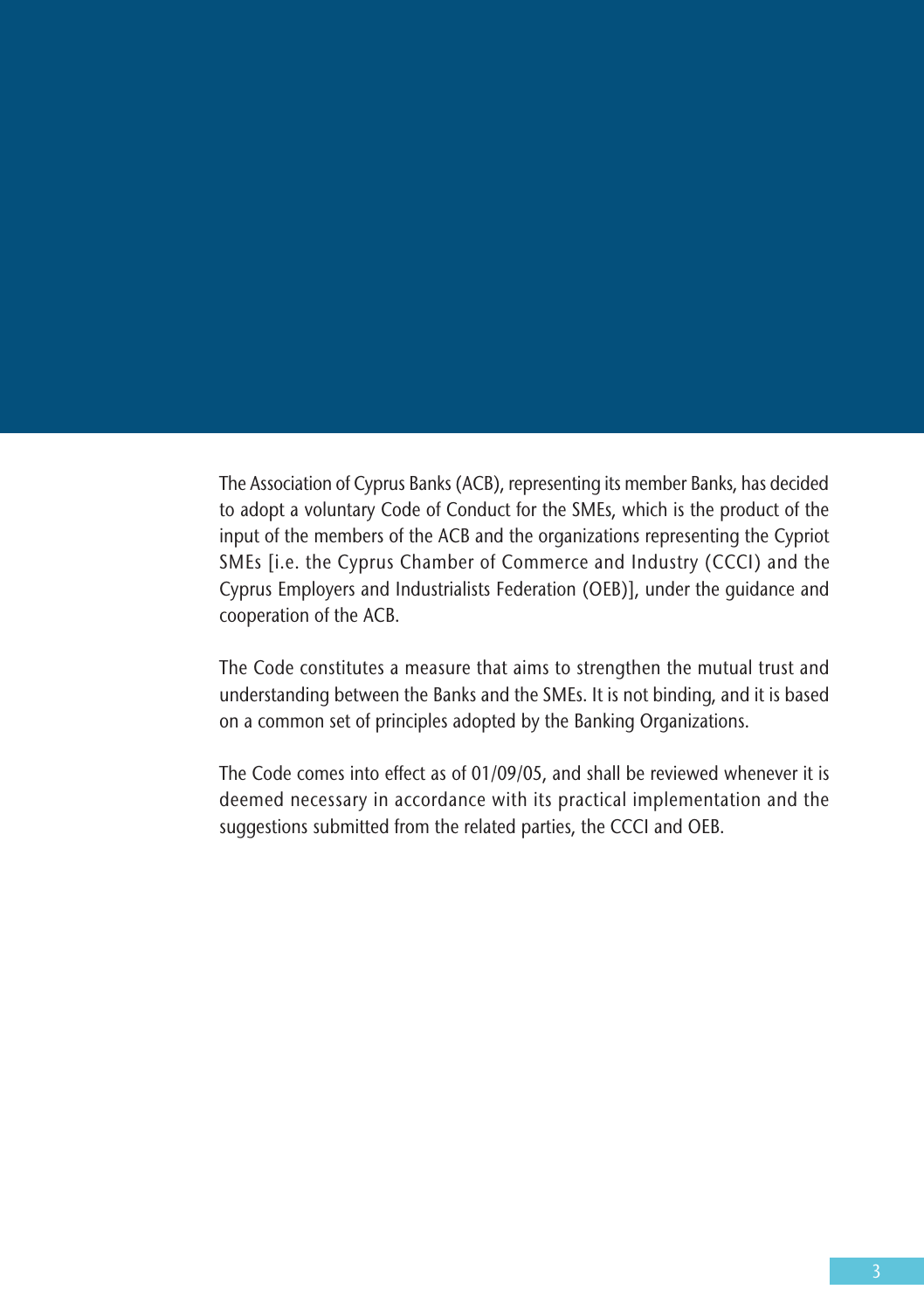# **2 Objective**

The objective of the Code of Conduct is to enhance co-operation between Banks and SMEs through encouraging further mutual understanding of their respective roles and responsibilities.

The Code outlines a set of principles, which aim to ensure the establishment of a mutually beneficial, reliable and productive relationship between Banks and SMEs. Additionally, it defines the rules and boundaries that regulate the professional conduct of Banks vis-a-vis the SMEs.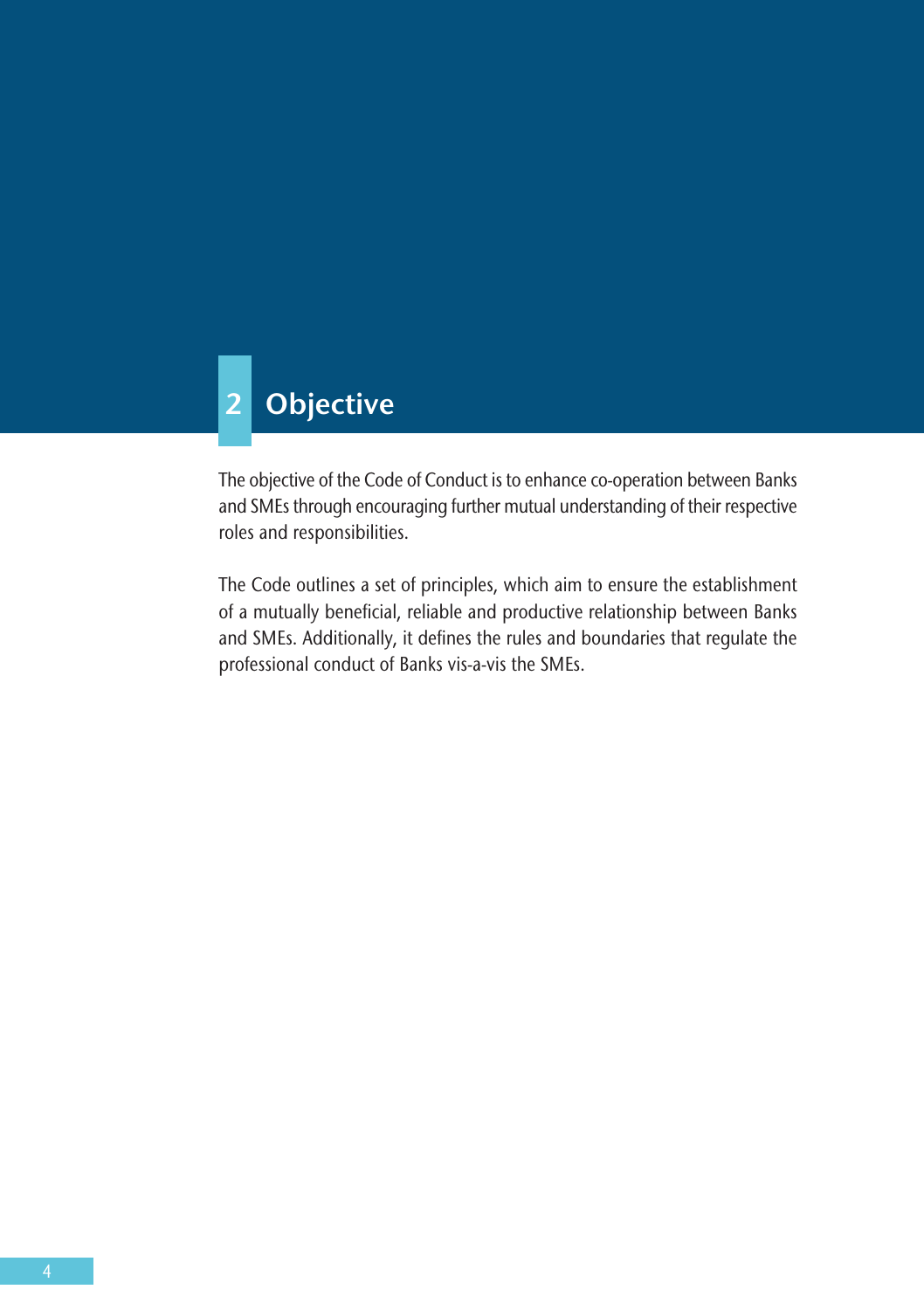# **3 Scope and Definitions**

### **3.1 Scope**

The Code of Conduct applies to the main transactions between the Banks and the SMEs, including loan financing. **This Code does not create a right to borrow in favor of the applicant, or an obligation to provide a loan by the Bank**.

The Code is applicable to all member-Banks of the ACB and covers all SME–related transactions in Cyprus. In particular the Code covers:

- 1. Current Accounts
- 2. Deposit Accounts
- 3. Card services and products
- 4. Business Loans and Overdraft facilities
- 5. Letters of Credit and Guarantee

The Code applies to all of the above services and products, irrespective of whether these are offered from the branches of the Banks or by telephone, internet service or by any other means.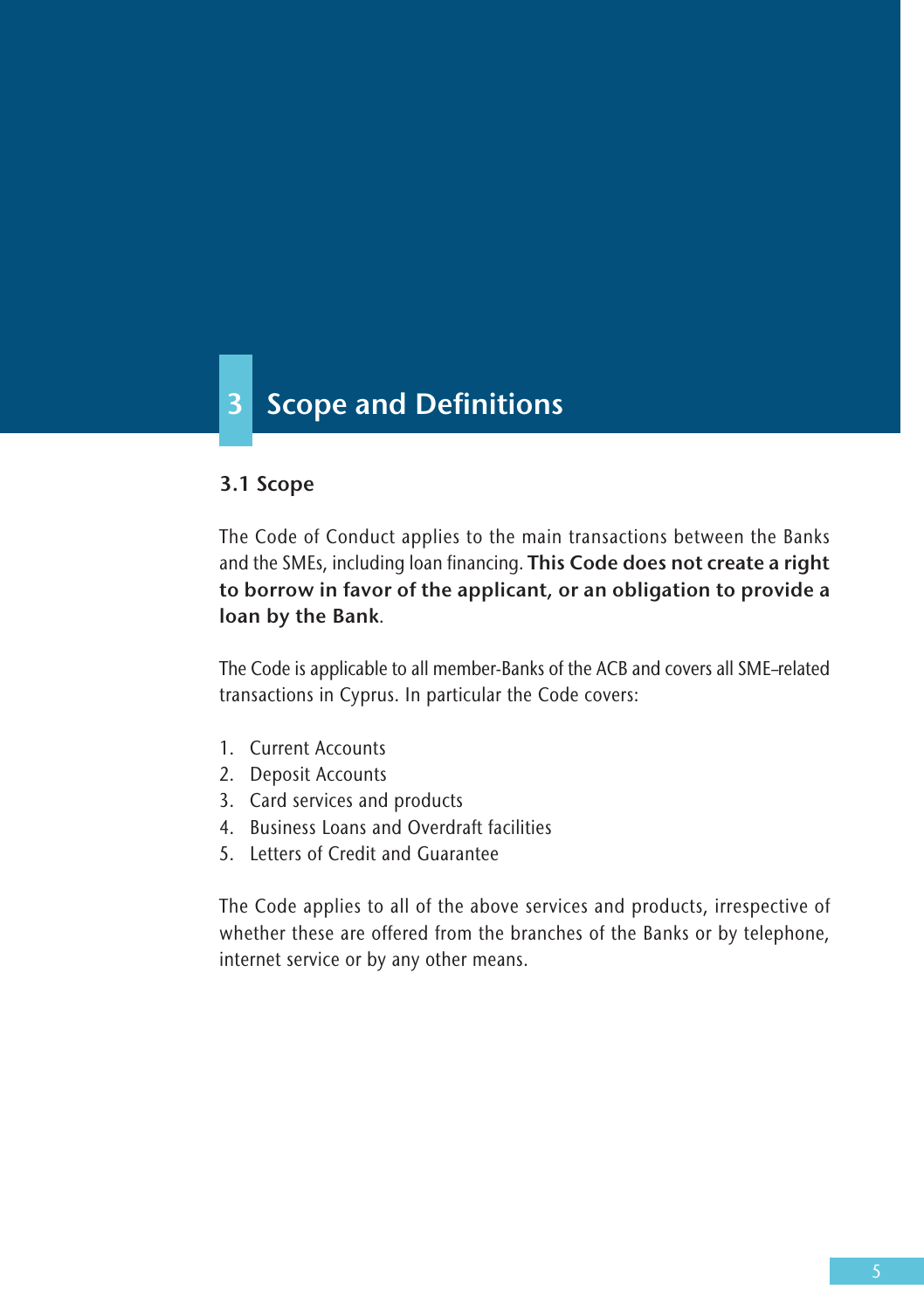# **3 Scope and Definitions**

#### **3.2 Definitions**

According to the Recommendation of the European Commission dated 6 of May 2003, regarding the definition of micro, small and medium-sized enterprises (Official Journal no. L 124 of 20/5/03 p.0036-0041) a business is considered as an "SME" if it employs under 250 employees and its yearly annual turnover does not exceed 50 million Euro, or its Annual Balance Sheet total does not exceed 43 million Euro.

A "Bank" is defined as a Financial Institution which operates according to the Banking Law 66(I)/1997 as amended. The Code has been adopted by the Banking Organizations that are currently members of the ACB, and are the following:

- 1. Bank of Cyprus Public Company Ltd
- 2. Marfin Popular Bank Public Co Ltd
- 3. Hellenic Bank Public Company Ltd
- 4. Alpha Bank Cyprus Ltd
- 5. National Bank of Greece (Cyprus) Ltd
- 6. Emporiki Bank Cyprus Ltd
- 7. USB BANK PLC
- 8. The Cyprus Development Bank Public Company Ltd
- 9. Piraeus Bank (Cyprus) Ltd
- 10. Societe Generale Cyprus Ltd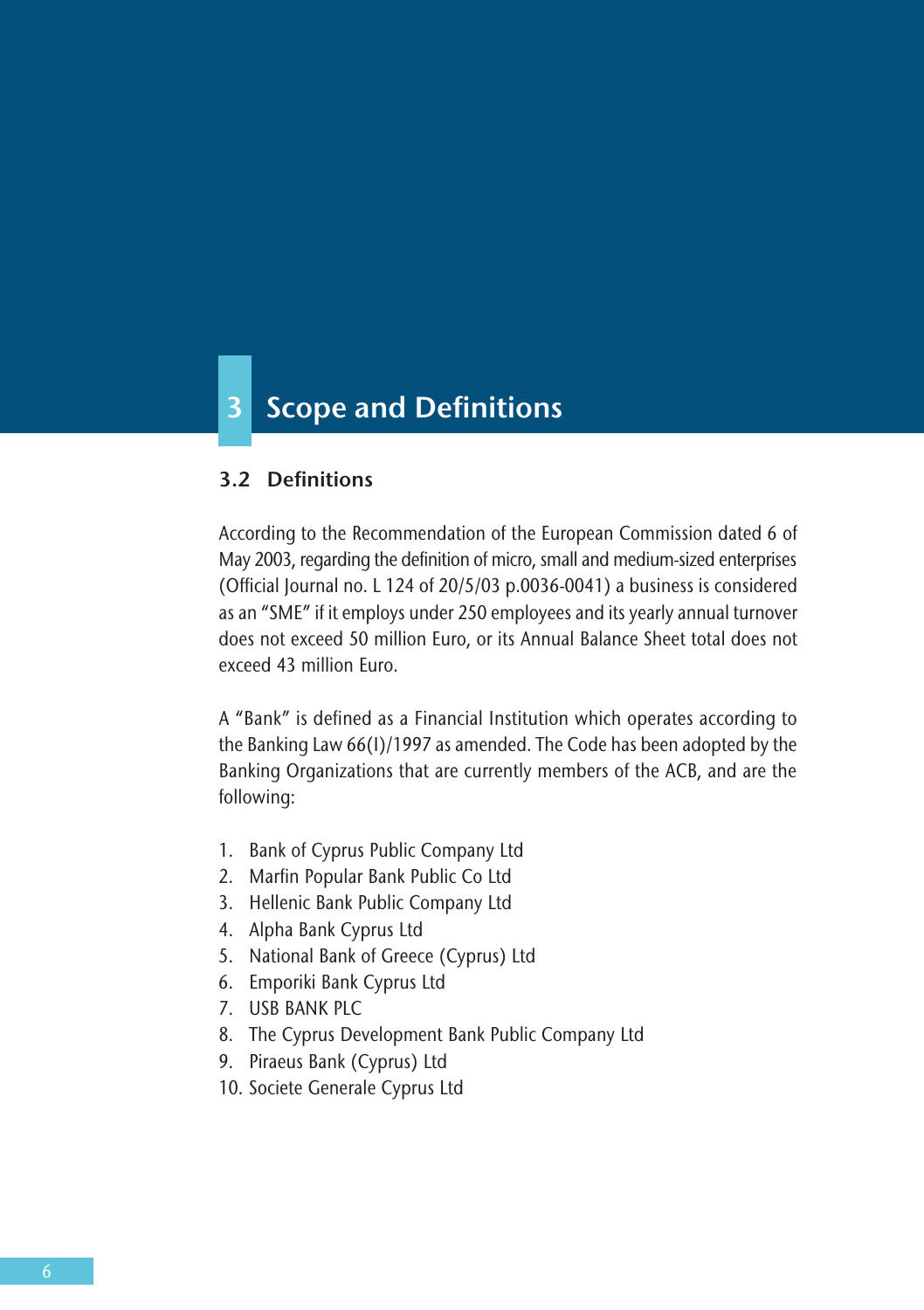### **Main undertakings of Banks towards the SMEs <sup>4</sup>**

### **4.1 Principles regarding transactions with customers**

Banks undertake to:

- abide by the principles of the Code in their transactions with customers
- act fairly and rationally in all transactions with their customers
- process all transactions for services and products according to the relevant legislation and regulations
- handle cases of customer financial difficulties with understanding
- endeavor to upgrade their products and services

### **4.2 Avoiding delays in transactions**

SME-financing represents a large portion of the Banking sector's operating cycle and Banks consider their relationship with the SMEs as very important for the wellbeing and development of their business activities. The Banks also acknowledge that SMEs operate in a very competitive environment. In view of the above, they undertake to process their transactions with the SMEs as expeditiously as possible and **avoid unnecessary delays**.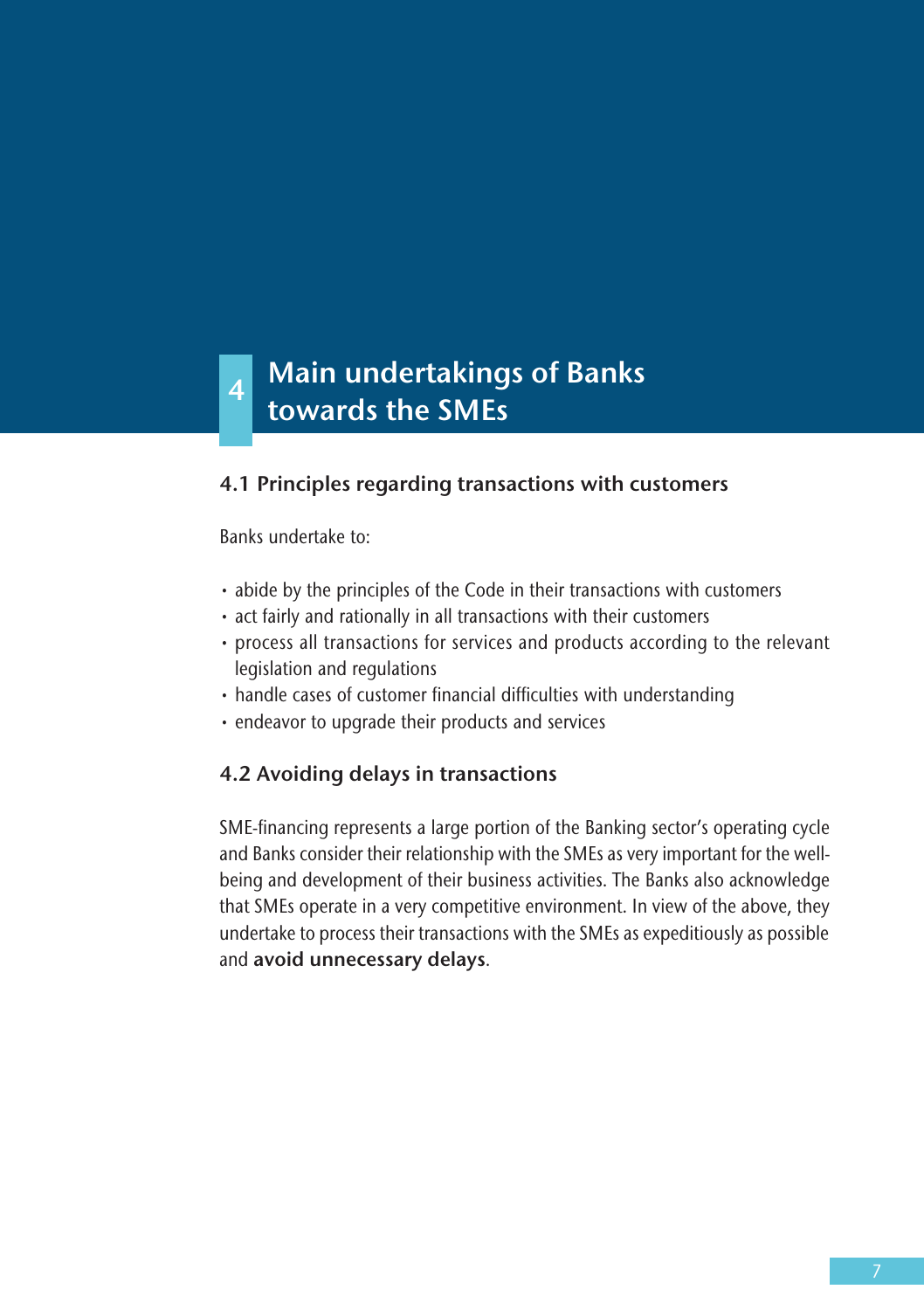### **Main undertakings of Banks towards the SMEs <sup>4</sup>**

### **4.3 Transparency and information**

Transparency contributes towards a continuous and balanced, long term business relationship. In the Bank-SME business relationship, the Banks will be transparent in their procedures and will forward all information and requests to SMEs **in a clear and understandable language**. This notification shall either be in oral form or through personal or telephone contact between the Banker and the SME, or in written form (by letter or electronically).

#### **4.4 Open discussion**

Banks acknowledge that an open discussion with SMEs greatly assists in the creation of a solid and continuous relationship. For the Bank this entails communicating all requested information and openly discussing any concerns of the SMEs.

### **4.5 Respect of confidentiality**

According to the relevant legal provisions, Banks shall handle information concerning the SMEs with **discretion and confidentiality**.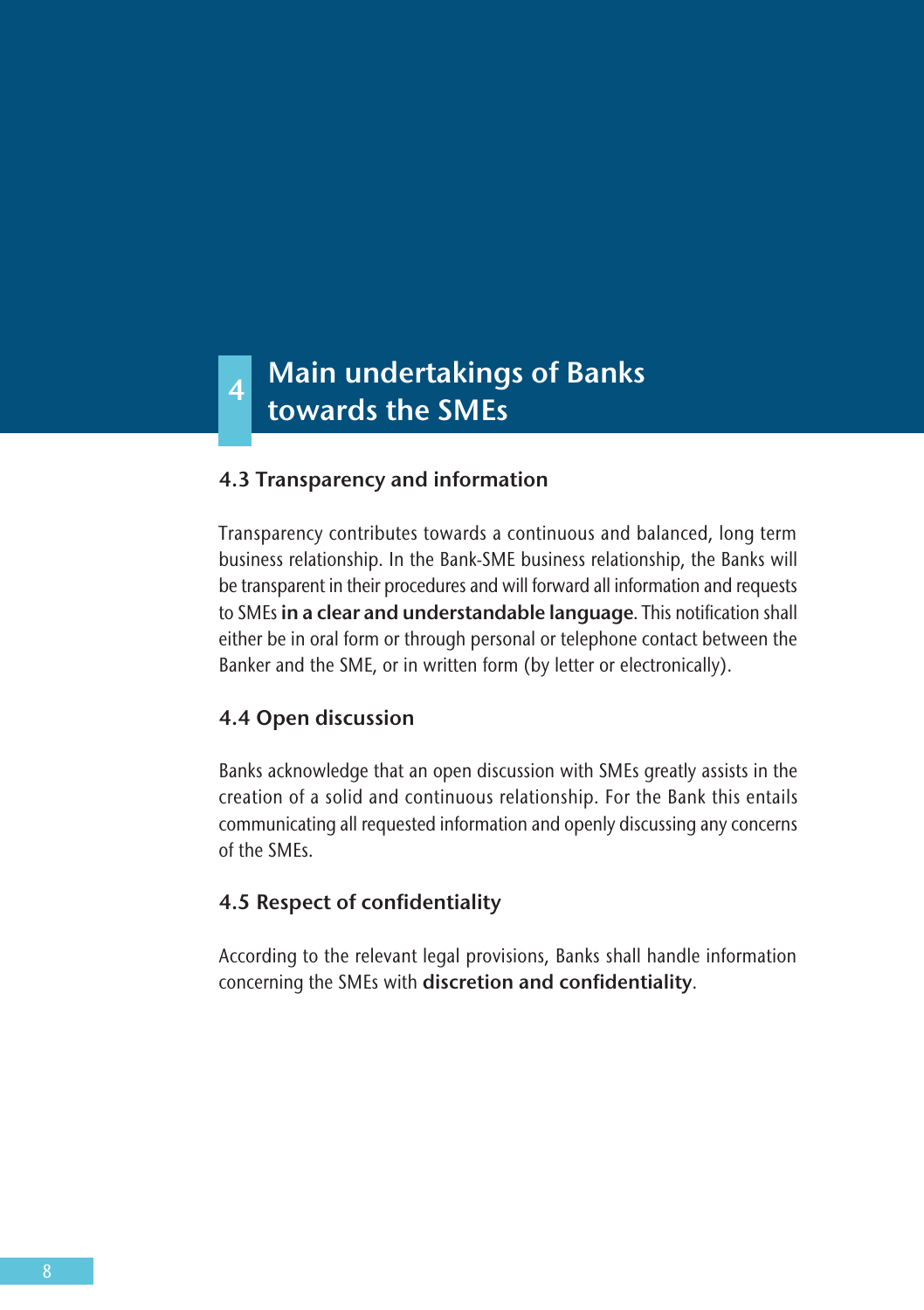### **4.6 No discrimination**

The Banks will create **business relationships with businessmen, irrespective of their ethnic origin, gender, religion or nationality**, according to the business ethics and the relevant legislation.

Banks have the right to refuse the provision of services of products to certain customers when this is provided by law, or when it is against their business interests.

Furthermore, the following cases do not constitute discrimination:

- variations of prices of the offered products or services depending on the customers' reliability, the amount of the transaction, the security provided and the risk undertaken by the Bank.
- selective provision of information and offering of services or products to different categories of customers, depending on their business characteristics, status and needs.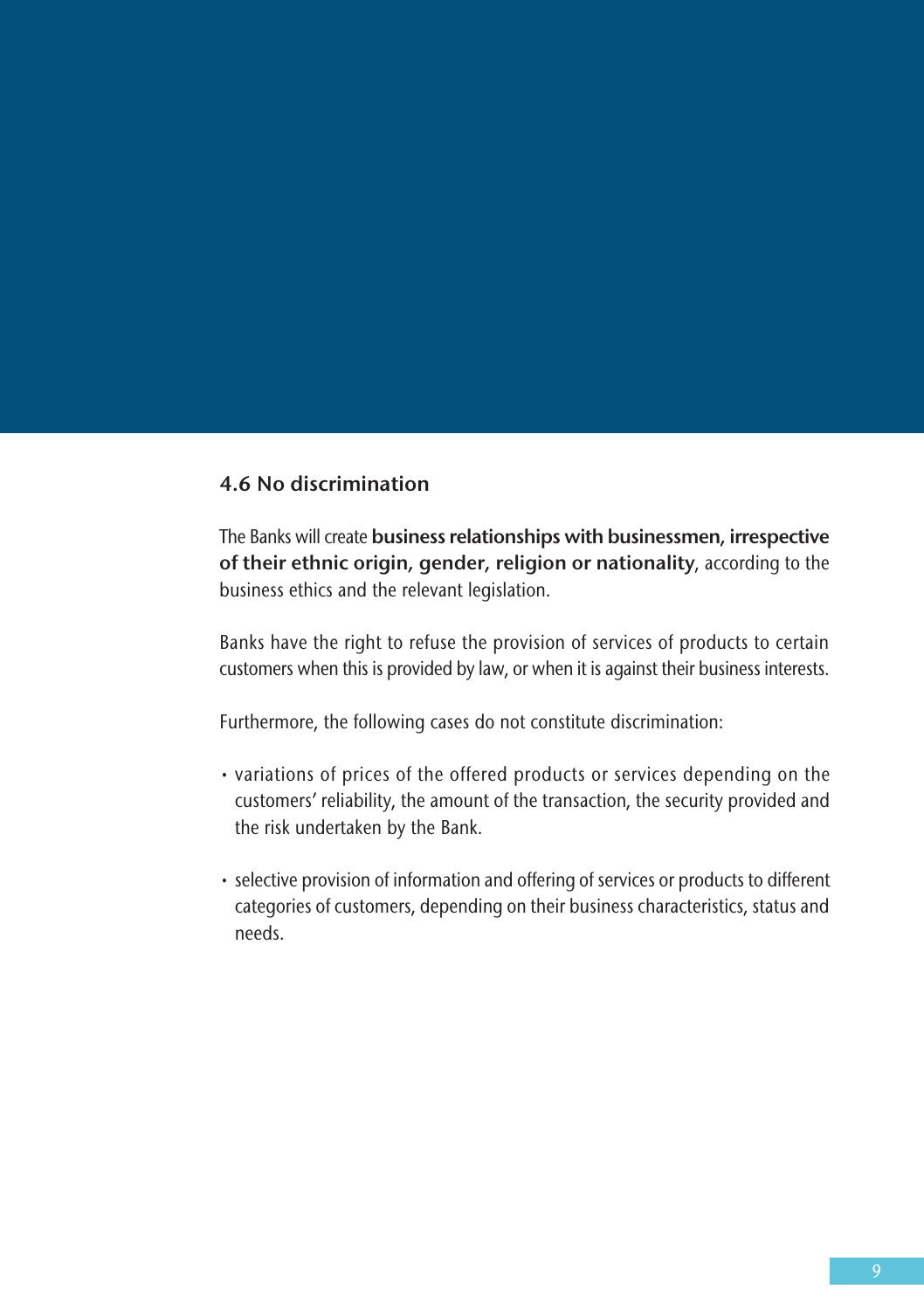### **5 Information**

### **5.1 Bank's assistance in enabling customers to choose the products and services that correspond to their needs.**

Before the signing of any agreement, the Bank shall:

- Provide the customers with sufficient and relevant information regarding the main features and characteristics of the product or service offered.
- Provide detailed information regarding the specific product or service for which the customers have already expressed an interest.
- ñ Provide a **complete account of the products and services offered**, in order to enable the customers to make the most suitable choice that will satisfy their needs.

### **5.2 How is the service or product to be provided?**

The Bank will inform the customers on all practical issues regarding the necessary procedures for the provision of the selected product or service.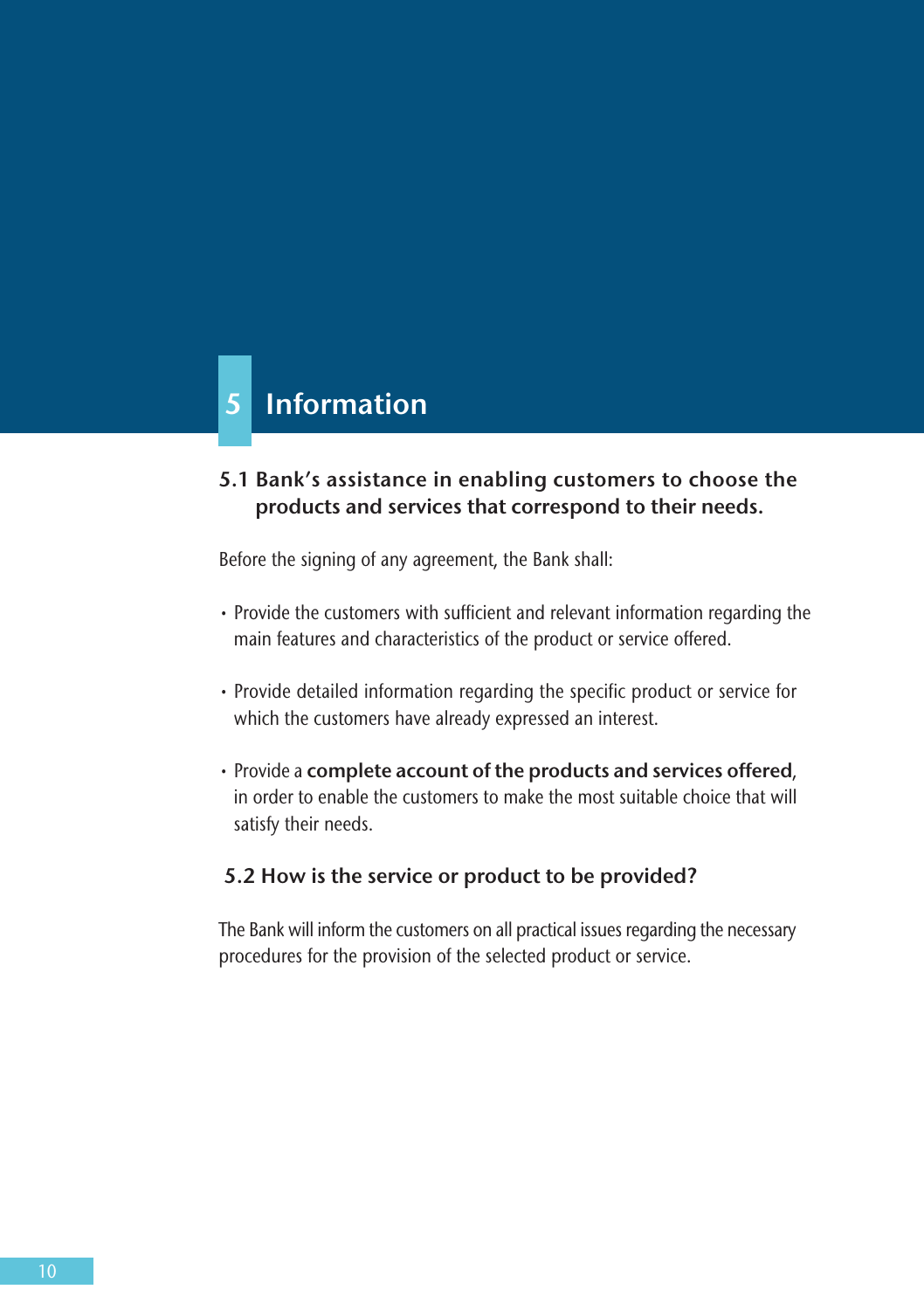#### **5.3 Pricing, interest rates, charges**

If requested by the customers, the Bank will be explicit in clarifying the calculations leading to the total cost of the product or service offered. The Bank shall issue a tariff guide containing the main products and services offered. The tariff guide will be made available to customers at all Branches of the Bank. Details regarding charges not included in the tariff guide shall be provided to the customers upon provision of the service, or upon request.

The Bank is obliged to inform the customers whenever the following changes occur: on the level of interest rates, on the way of their calculation, on the period within which the interest is to be paid or received, or on the amount of any other charges. This can be effected either through publication or by way of a written notice or any other means considered appropriate by the Bank.

Upon request, the Bank will notify the customers about the accumulated interest not yet charged to their account.

The Bank will notify the customers about the interest rates that apply to various accounts, as well as the formulas used to calculate the interest. It will also specify the period within which interest is to be paid.

The Bank will also inform their customers of the penalty rates applicable in the event of any excesses of overdrawn accounts without prior agreement.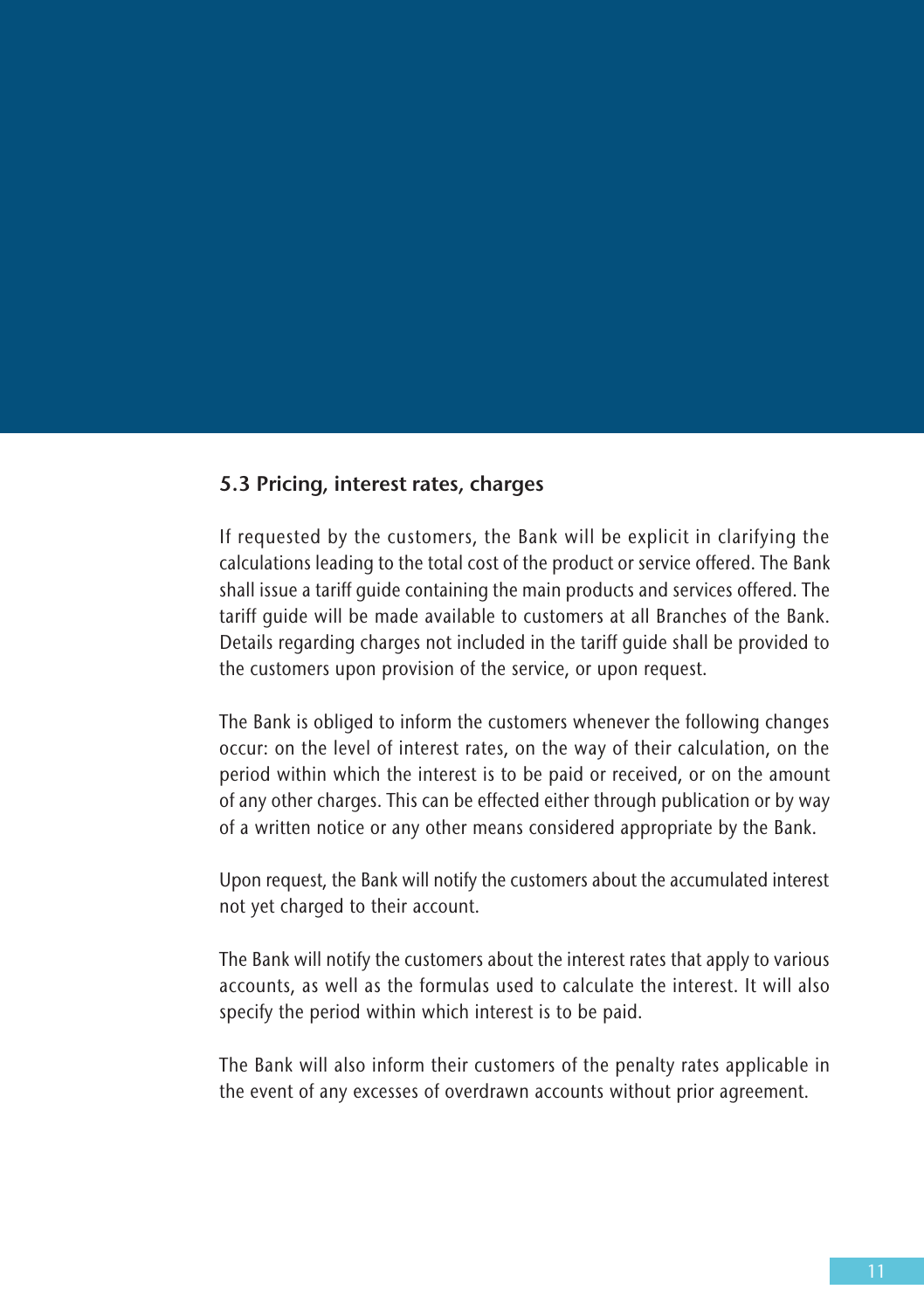# **5 Information**

### **5.4 Validation of invoicing and charges**

In cases where the customers believe that they have not been charged in accordance with the agreement made with the Bank, they can request an analysis and explanation of the charges made on their account from their Banker or the management of their Branch. The Banker or the management of the Branch will explain to the customers all charges imposed and the reasoning behind them.

In the event where a mistake has been made by the Bank, and both parties agree on a settlement, the Bank will make all necessary adjustments as soon as possible.

If the customers are not satisfied with the explanations provided by the Bank, they have the right to object and follow the dispute resolution process defined in Section 9 of the Code.

#### **5.5 Advertisement and promotion of products**

The promotional material made available to customers by the Bank, shall provide an objective view of the product or service offered without including any misleading information. All advertisements shall comply with the relevant legislation.

The Bank shall not send promotional material to customers that have not consented to it in writing.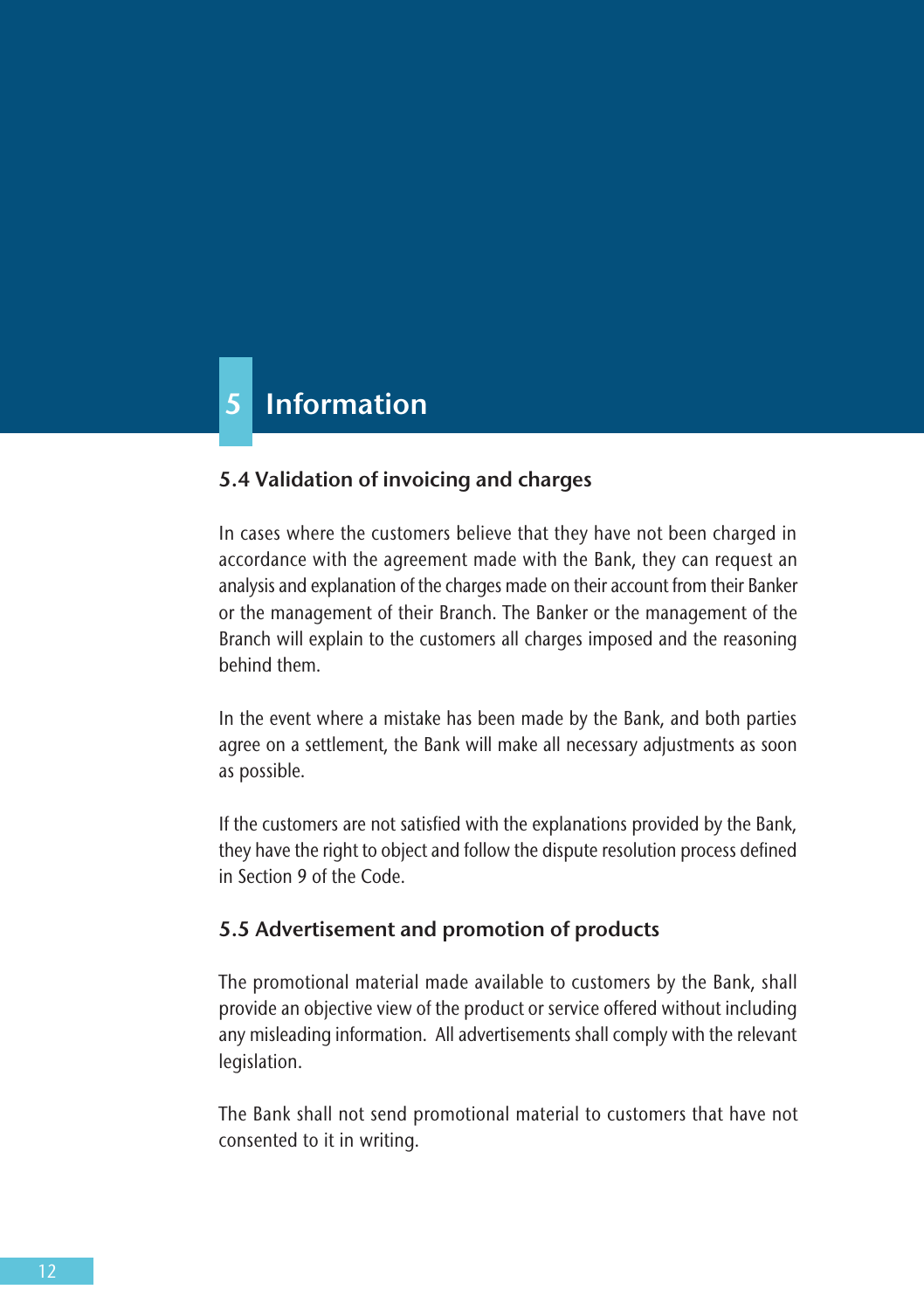# **Procedure of Credit and Account Opening 6**

### **6.1 Transparent Credit application procedure**

The Bank shall inform the SMEs of the approval procedure of their application. The SME will have the opportunity to provide additional information and explanations. The Bank will inform the SMEs of the scope of the relevant products or services offered and the relevant procedures involved. Prior to the approval procedure, the Bank will notify the SMEs of the **required data and information considered necessary** for examining their application. The approval or rejection of the application shall be notified in a comprehensive manner to the SMEs, and shall be reasoned.

### **6.2 Transparency in respect of the terms and procedures**

Prior to the completion of the credit agreement or contract, and at the latest upon the submission of the written contract, the Bank will explain comprehensively the detailed information in respect of the terms and procedures of the Credit applied for. The information will also contain the rules under which the Bank may unilaterally change the terms and provisions of the contract. Legal and technical wording will be used only when considered necessary. The Bank will inform the SME of any future changes to be effected **in the terms and provisions**.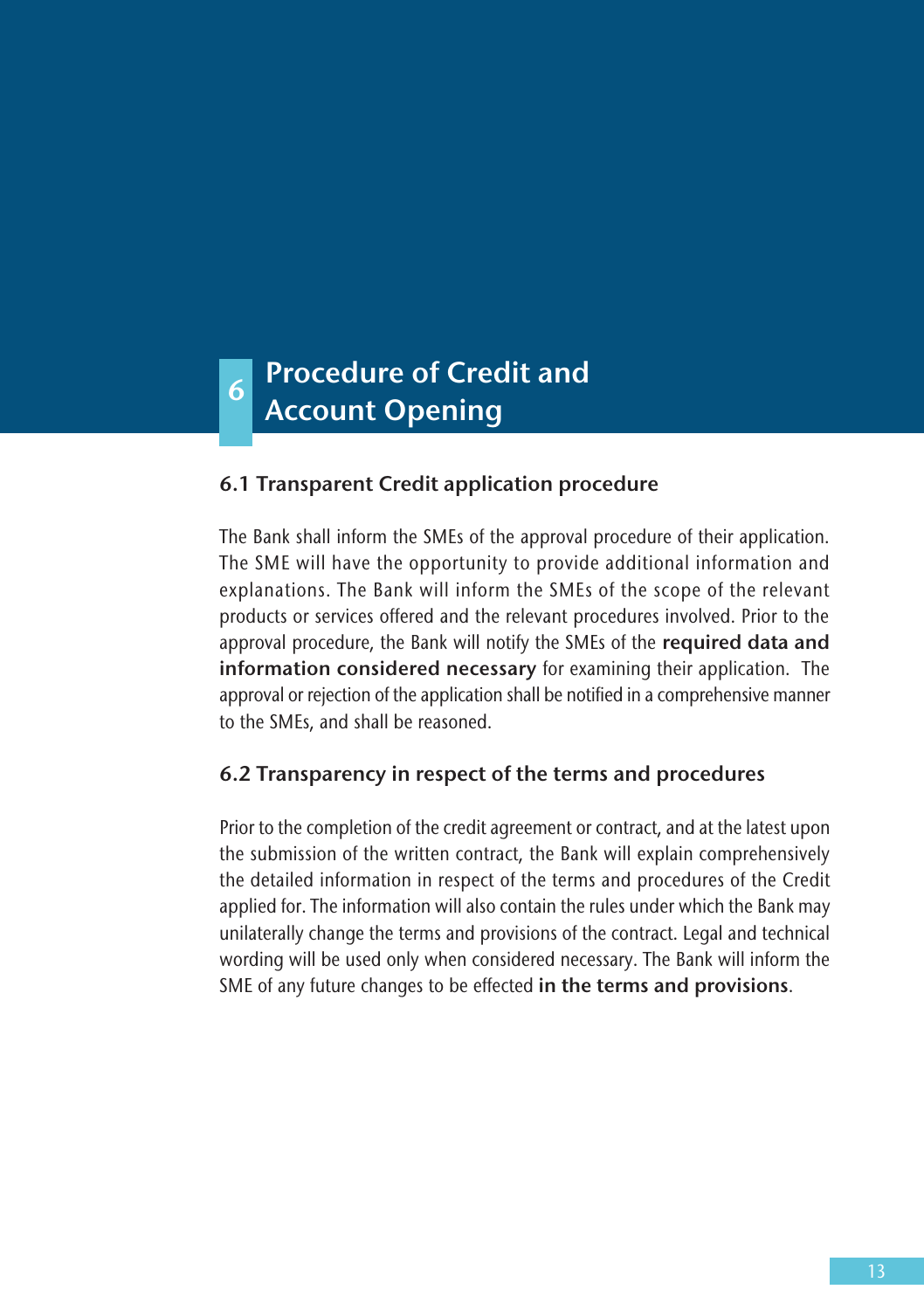# **Procedure of Credit and 6** Procedure of Cred<br>**Account Opening**

### **6.3 Change of conditions and periods of financial difficulties**

In cases where the SMEs begin facing financial difficulties or declining business, the exchange of dialogue between Banks and SMEs is of great importance. In such circumstances, the SMEs inform the Bank about their new financial position and the latter will openly discuss the situation in order to examine the available financial and credit options. **The Bank will avoid unnecessary delays regarding the announcement of its credit decision to the SME**.

In cases where the Bank detects financial difficulties which may affect the business relationship and transactions with the SME, the customers will be contacted. The Bank considers that breaching the terms and provisions of the signed agreement or contract by the customers, may create serious problems in their relationship.

Examples that may raise concerns to the Bank include inter alia the following:

- Exceeding the overdraft limit without any agreement with the Bank
- Large reduction of the turnover of the business
- Expanded liabilities or debts
- Sudden loss of a client or employee, that plays an important part for the success of the business
- Sale of part of the business
- Use of the Banks' services or products for purposes other than those agreed upon
- Avoidance or delays of loan repayments
- Refusing or negligently omitting to submit financial statements and /or other information.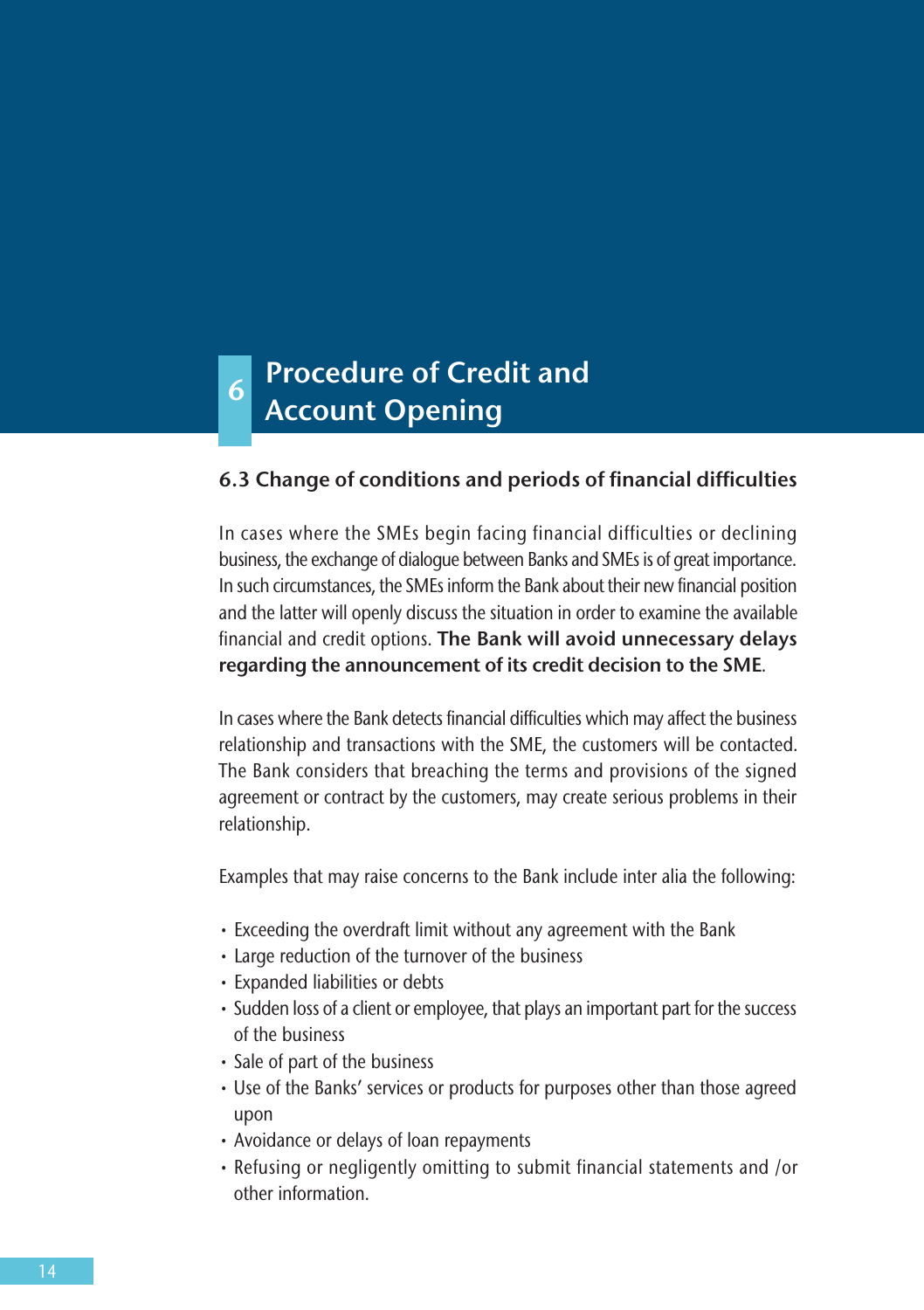The Bank shall deal with situations of financial difficulties and declining business with understanding. Once the SME informs the Bank about their new financial position, the Bank shall discuss and cooperate with the customers, in order to safeguard their common interests and ensure that their relationship is continued on good terms.

### **6.4 Examination of the application for financing**

Before the completion of the credit agreement, the Bank shall examine the customers' capability of repaying the credit offered. In examining the application the Bank shall take into account the following:

- $\cdot$  information regarding customers' identity and reason for financing
- $\cdot$  the business plan of the customers
- $\cdot$  the Bank account statements of the customers
- $\cdot$  the cash flow of the business
- any personal financial position, which may affect the business
- the financial statements of the business
- $\cdot$  the solvency and credibility of the customers, in view of past obligations with the bank
- $\cdot$  any information from credit rating agencies
- credit assessment techniques
- any available security or quarantee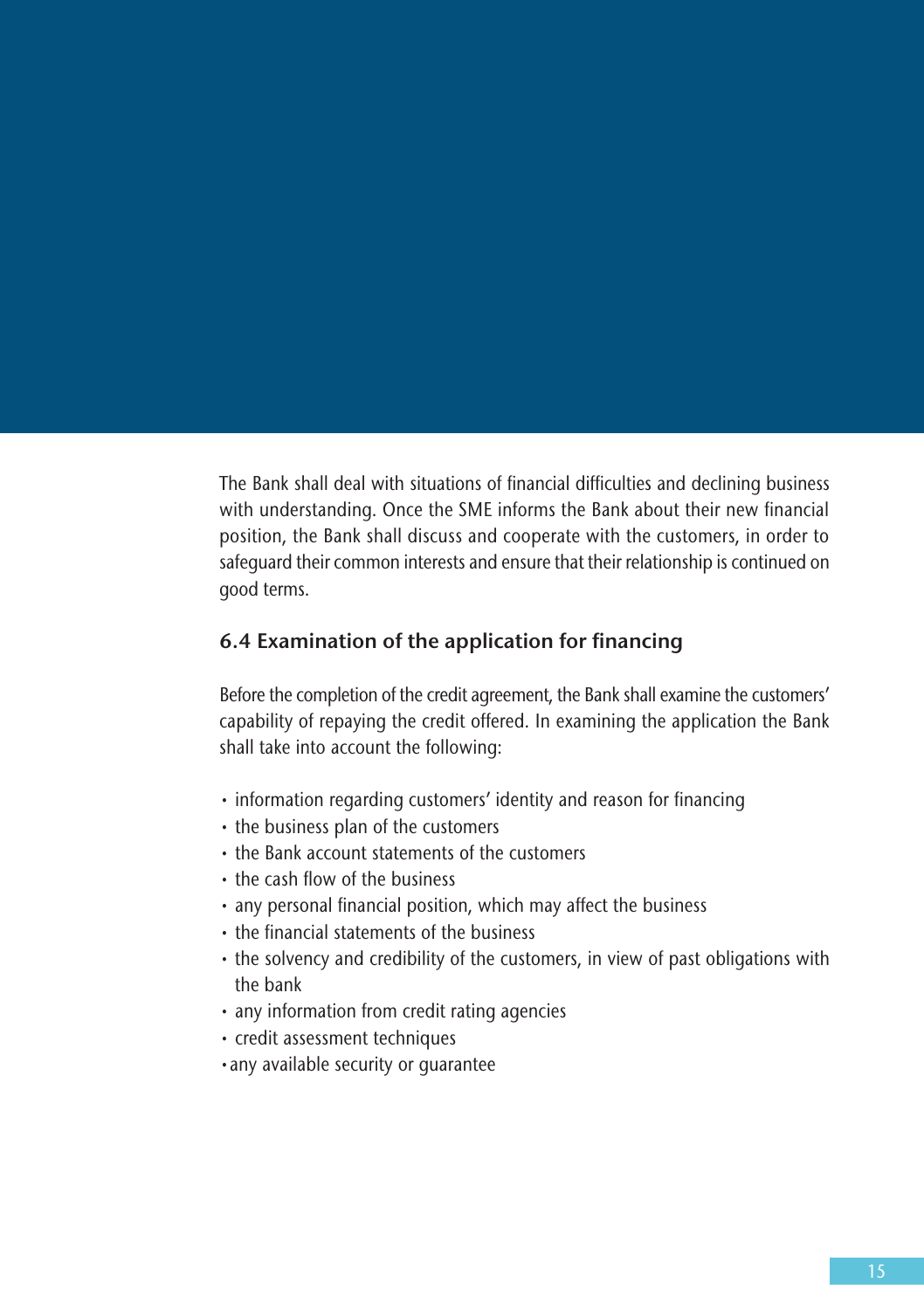### **Procedure of Credit and 6** Account Opening

### **6.5 Opening an Account**

The Bank is obliged to protect the customers, the Banking system and the public, against any fraud and misuse including money laundering or any other illegal activity. In this context, the Bank shall apply the "Know your Customer" principle.

According to applicable law, the Bank shall verify the identity of customers and the nature of the business activities for which the account will be used.

### **6.6 Right of collaboration with other Financial Institutions**

The Bank shall not enter into any restrictive agreement with its customers, which will restrict the collaboration with other Banking institutions or financial organizations.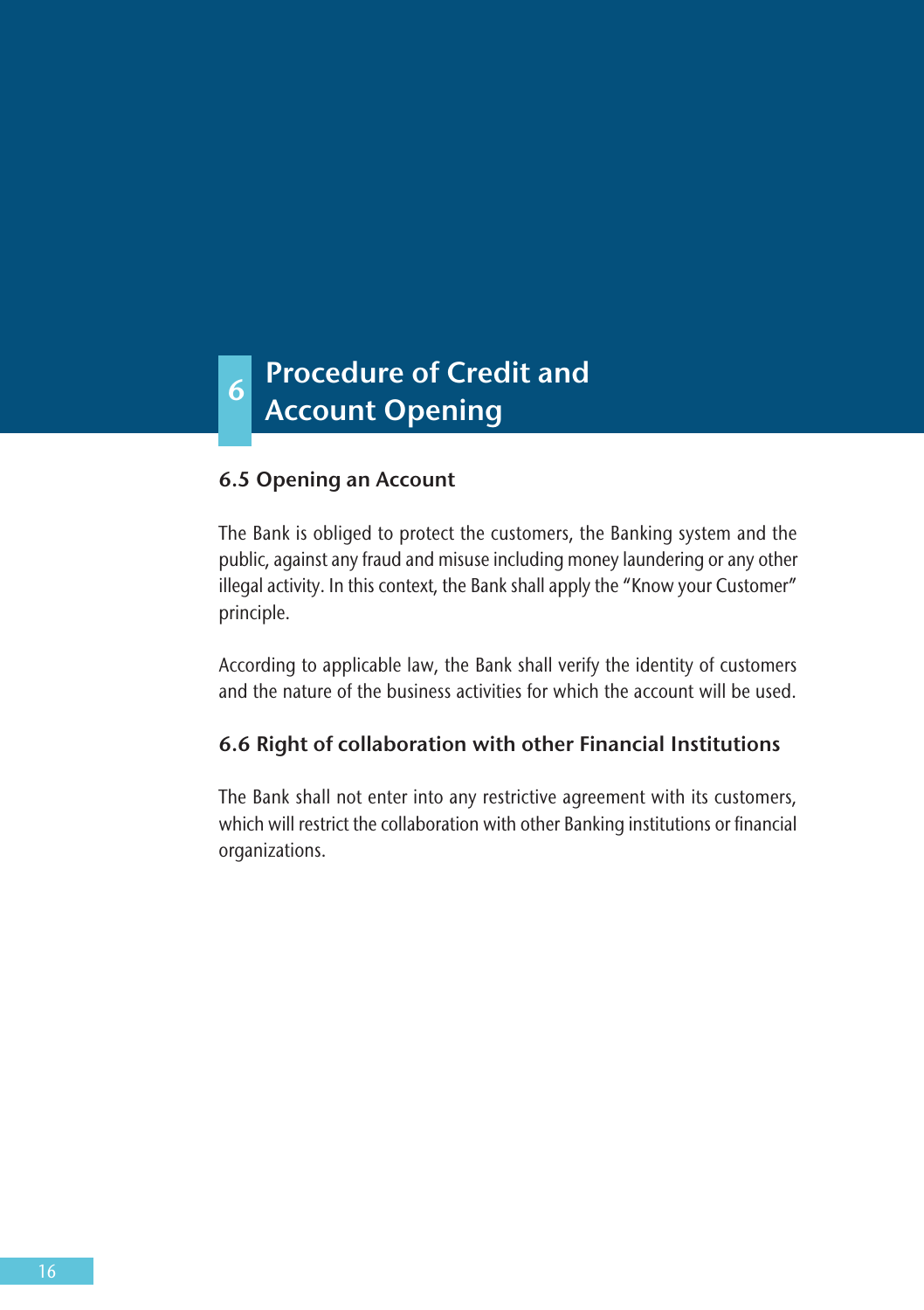# **7 Customer Protection**

### **7.1 Confidentiality**

The Bank shall treat all information concerning individuals or businesses as private and confidential, even in cases of termination of its collaboration with the SME. The Bank shall not disclose to anyone the name, address or account details without the customer's prior consent. It can only disclose information in certain exceptional circumstances, where it is required by law.

### **7.2 Control of Transactions**

Customers are advised to check their account statements and transactions with the Bank regularly. In cases where the customers detect an entry which seems to be wrong, then they will have to contact the Bank as soon as possible, so as to enable prompt examination of the matter.

### **7.3 Customer Protection through Operating Systems and Technology**

Banks shall ensure as much as possible that their operating systems and technology used, are reliable and offer the highest possible protection to customers.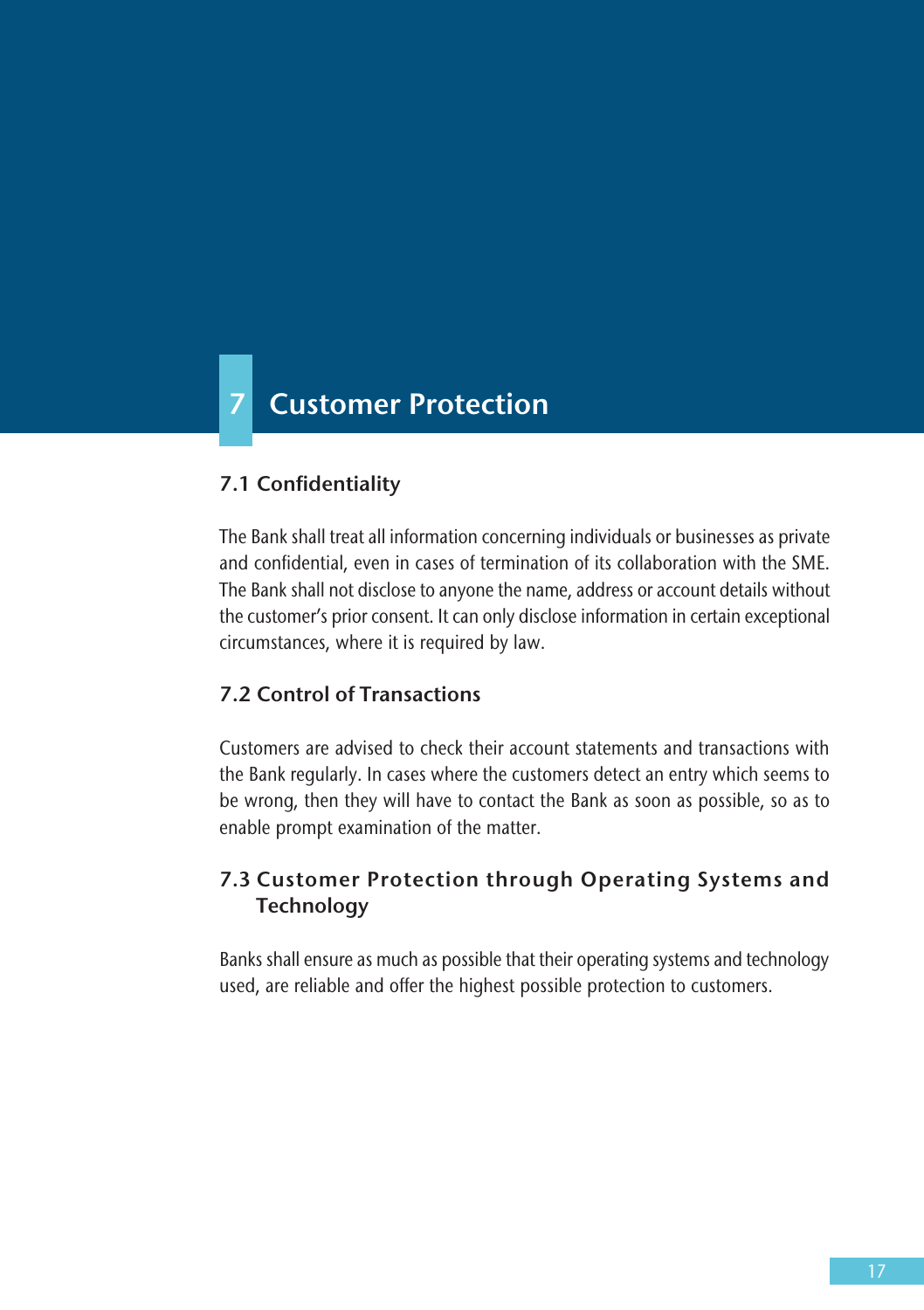### **8 Implementation and Monitoring of the Code**

The ACB has assigned a Compliance Officer of each member Bank for the monitoring of the Code.

The Association's Monitoring Committee, which is composed of ACB member-Bank representatives, is the responsible body for the Code's monitoring, implementation, interpretation, amendments and completion. Member Banks are obliged to assign their representatives to the Monitoring Committee and provide the Association with their contribution and support, for the smooth functioning and performance of the Committee's undertakings.

The ACB and the Monitoring Committee shall consult with the SMErepresentative organizations (CCCI and OEB) and shall take into account their suggestions and proposals concerning any potential amendments or adjustments to the Code.

The Monitoring Council composed of representatives from the CCCI, OEB and the ACB shall also monitor the Code. The Council shall investigate and evaluate the general implementation of the Code and other related issues, through dialogue, annual meetings and supplementary reports.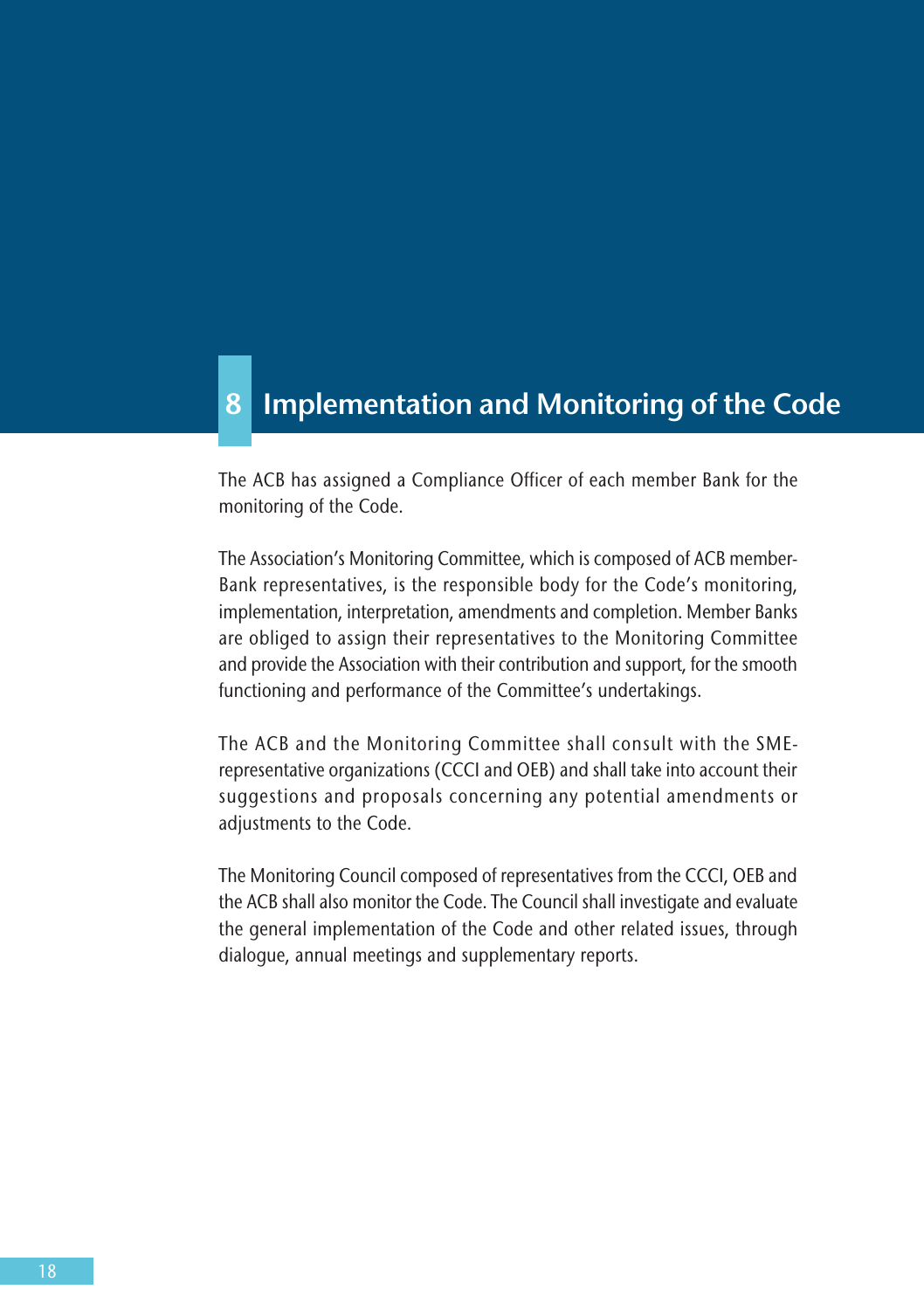### **9 Dealing with Customer Complaints**

Each Bank shall have a set of internal procedures for the handling of customer complaints, which must ensure:

- a. simple and easy mechanisms for the reporting of complaints
- b. forthcoming and prompt investigation of complaints
- c. fair handling of complaints
- d. the right of reporting complaints to hierarchically superior personnel of the Bank, in cases where the customers feel that their complaint has not been dealt with in an appropriate manner.

In cases of disputes between Banks and SMEs concerning the implementation of the Code, these shall be resolved through the Bank's internal procedure mechanisms and the Customer Complaints Department, which each Bank is obliged to maintain. Such disputes shall be resolved within 12 months from the day the Bank was notified about an act or omission on its part which, in the customer's opinion, constitutes a breach of the Code.

The Bank's Complaints Department is obliged to reply to the customers within 3 months from the day it has received the complaint.

In cases where the Bank has not responded within the 3-month period, or if, the customers are not satisfied with the reply, then they may submit their complaint to the Financial /Banking Ombudsman (once the Scheme is implemented). The customers must submit the complaint to the Ombudsman: (a) within 6 months from the day of receiving the Bank's reply, or (b) if no reply was given, within 6 months of the expiry of the 3-month period within which the reply should have been given.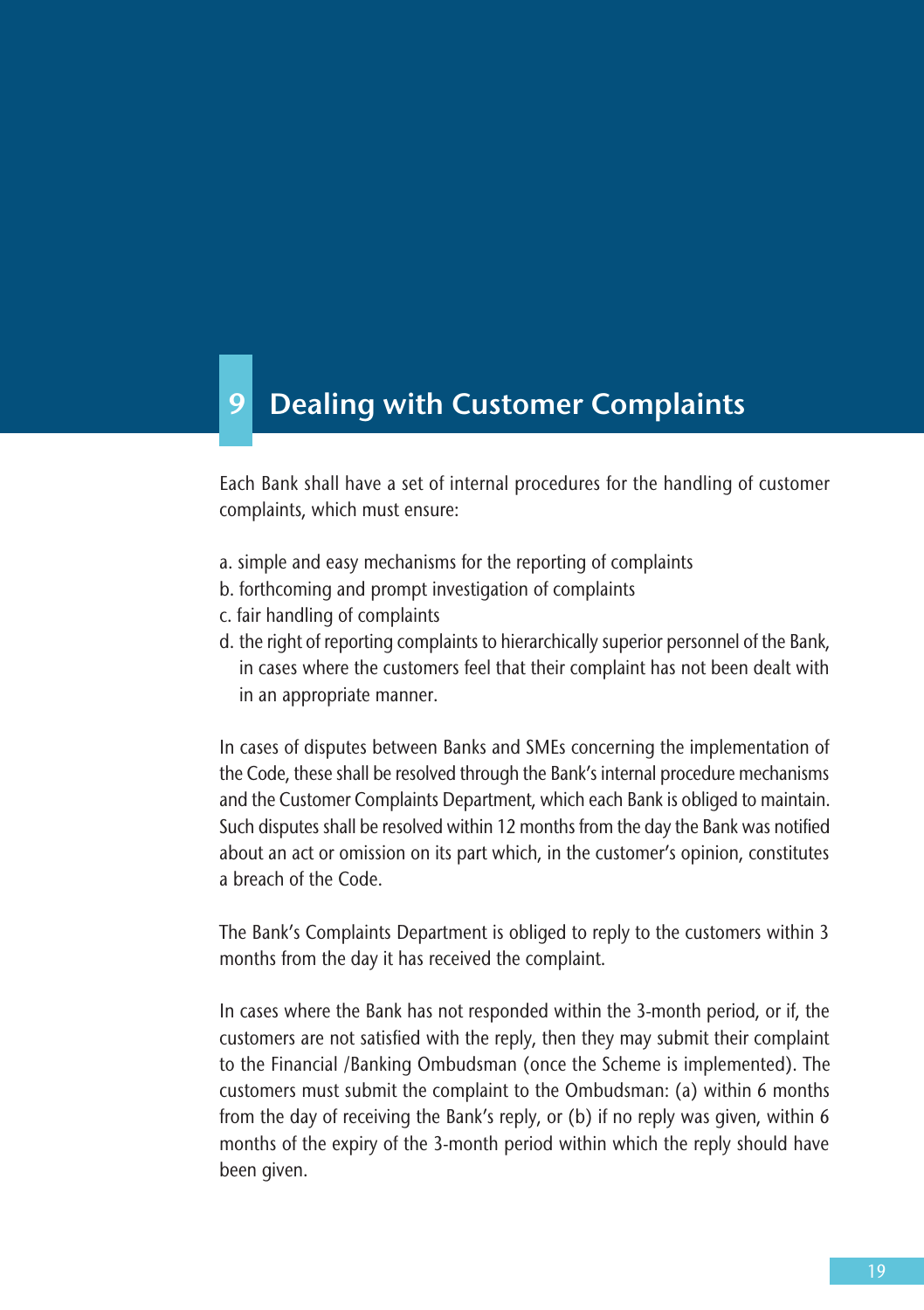| <b>Bank of Cyprus</b>               | Head Office, 51 Stasinos Street, Ayia Paraskevi, 2002 Strovolos<br>P.O.Box 21472, 1599 Nicosia<br>Tel.: 22 122100, Fax: 22 378111<br>www.bankofcyprus.com             |
|-------------------------------------|-----------------------------------------------------------------------------------------------------------------------------------------------------------------------|
| <b>OG</b> MARFIN LAIKI BANK         | Head Office, 154 Limassol Avenue, 2025 Nicosia<br>P.O.Box 22032, 1598 Nicosia<br>Tel.: 22 552000, Fax: 22 811491<br>www.laiki.com                                     |
| <b>LENIC BANK</b>                   | Head Office, Corner Limassol Avenue & 200 Athalassas Avenue, 2025 Strovolos<br>P.O.Box 24747, 1394 Nicosia<br>Tel.: 22 500000, Fax: 22 500050<br>www.hellenicbank.com |
| <b>ALPHA BANK</b>                   | Head Office, 3 Lemesou Avenue, 2112 Nicosia<br>P.O.Box 21661, 1596 Nicosia<br>Tel.: 22 888888, Fax: 22 334868<br>www.alphabank.com.cy                                 |
| NATIONAL BANK<br>OF GREECE (CYPRUS) | Head Office, 15 Arch. Makariou III<br>P.O.Box 21191, 1597 Nicosia<br>Tel.: 22 840000, Fax: 22 840010<br>www.nbg.com.cy                                                |
| <b>Emporiki Bank</b>                | Head Office, 4 Ionos Street, 2406 Engomi<br>P.O. Box 25151, 1307 Nicosia<br>Tel. 22696650 Fax: 22663923<br>www.emporikicyprus.com                                     |
| i:i <b>usbbank</b>                  | Head Office, 83 Dhigeni Akrita Avenue, 1070 Nicosia<br>P.O.Box 28510, 2080 Nicosia<br>Tel.: 22 883333, Fax: 22 875899<br>www.usbbank.com.cy                           |
| THE CYPRUS<br>EVELOPMENT BANK       | Head Office, 50 Arch. Makarios III<br>P.O.Box 21415, 1508 Nicosia<br>Tel.: 22 846500, Fax: 22 846600<br>www.cyprusdevelopmentbank.com                                 |
| <b>SOCIETE GENERALE CYPRUS</b>      | Head Office, 20 Ayias Paraskevis Street, 2002 Strovolos<br>P.O.Box 25400, 2002 Nicosia<br>Tel.: 22 399777, Fax: 22 399700<br>www.sqcyprus.com                         |
|                                     | Head Office, 1 Spyrou Kyprianou Avenue, 1065 Nicosia<br>P.O.Box 25700, 1393 Nicosia<br>Tel.: 22 575500, Fax: 22 760890<br>www.piraeusbank.com.cy                      |